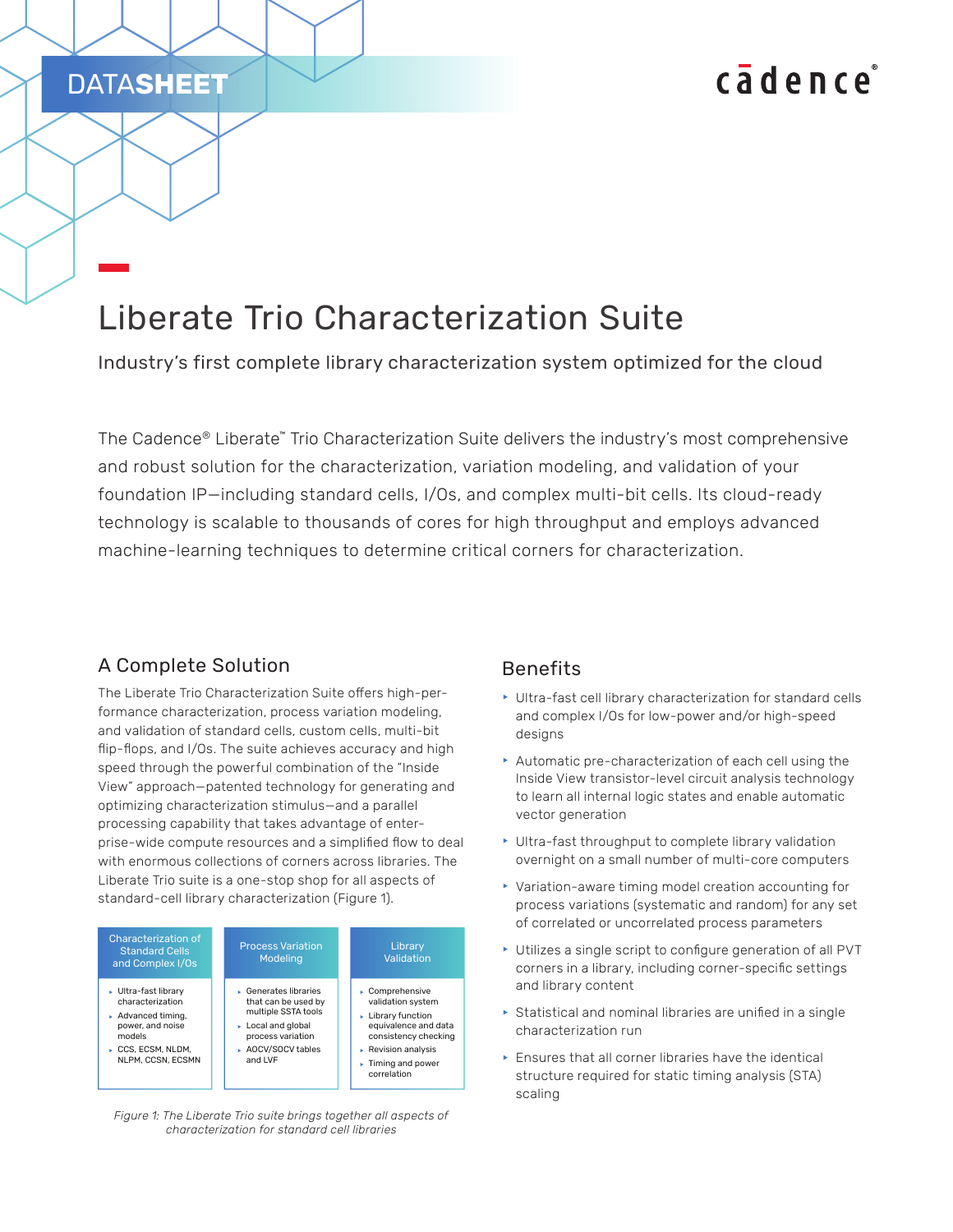- $\blacktriangleright$  Provides restart and re-characterization of a full set of libraries
- $\triangleright$  Provides critical corner prediction using machine learning
- $\triangleright$  Runtime performance and results monitoring in a single GUI cockpit

#### Comprehensive Library Characterization System

The Liberate Trio suite features the industry's first complete library characterization system (Figure 2) to enable faster performance and better accuracy with:



*Figure 2: The Liberate Trio unified library characterization system* Patented "Inside

- **Performance improvements through multi-PVT flow and** unified flow
- $\triangleright$  Cloud enablement with massive distribution and parallelization algorithms
- $\triangleright$  Critical corner prediction using machine learning
- **Enhanced GUI cockpit**

The throughput of a library characterization project is determined by the efficient utilization of compute resources.By treating a characterization project as a single task, redundant analysis and underutilized clients can be removed.

Library database management is further simplified through the Liberate Trio suite with accurate corner selection, improved characterization efficiency, and automation of validation and correlation functions to scale with ever-increasing library project requirements.

By using existing library corners, new voltage-scaled corners can be generated without additional characterization through a new smart interpolation feature. The Liberate Trio suite leverages cloud resources for an enormous collection of libraries and reduced characterization time for large libraries from weeks to days.

Characterization of all cells in all corners can now be launched from a single script and monitored using an enhanced GUI cockpit with the Liberate Trio suite. Modeling attributes extracted from standard cell circuit analysis are shared among all corners to reduce runtime and ensure the structural symmetry needed for STA scaling applications.

### Characterization

The Liberate Trio suite can generate electrical cell views for timing, power, and signal integrity, including advanced current source models (CCS and ECSM).

Our Inside View approach automatically pre-characterizes each cell using transistor-level circuit analysis, which yields all the necessary stimulus and internal logic states to ensure a complete, accurate, and highly efficient characterization of that cell (Figures 3 and 4).

The Liberate Trio suite supports complex cells, including those required for high-speed and/or low-power design such as pulse latches, multi-bit flip-flop arrays, custom cells, state retention flip-flops, level shifters, power



*Figure 3: Pre-characterization circuit analysis*



*Figure 4: The Liberate flow with multiple clients demonstrating parallel characterization*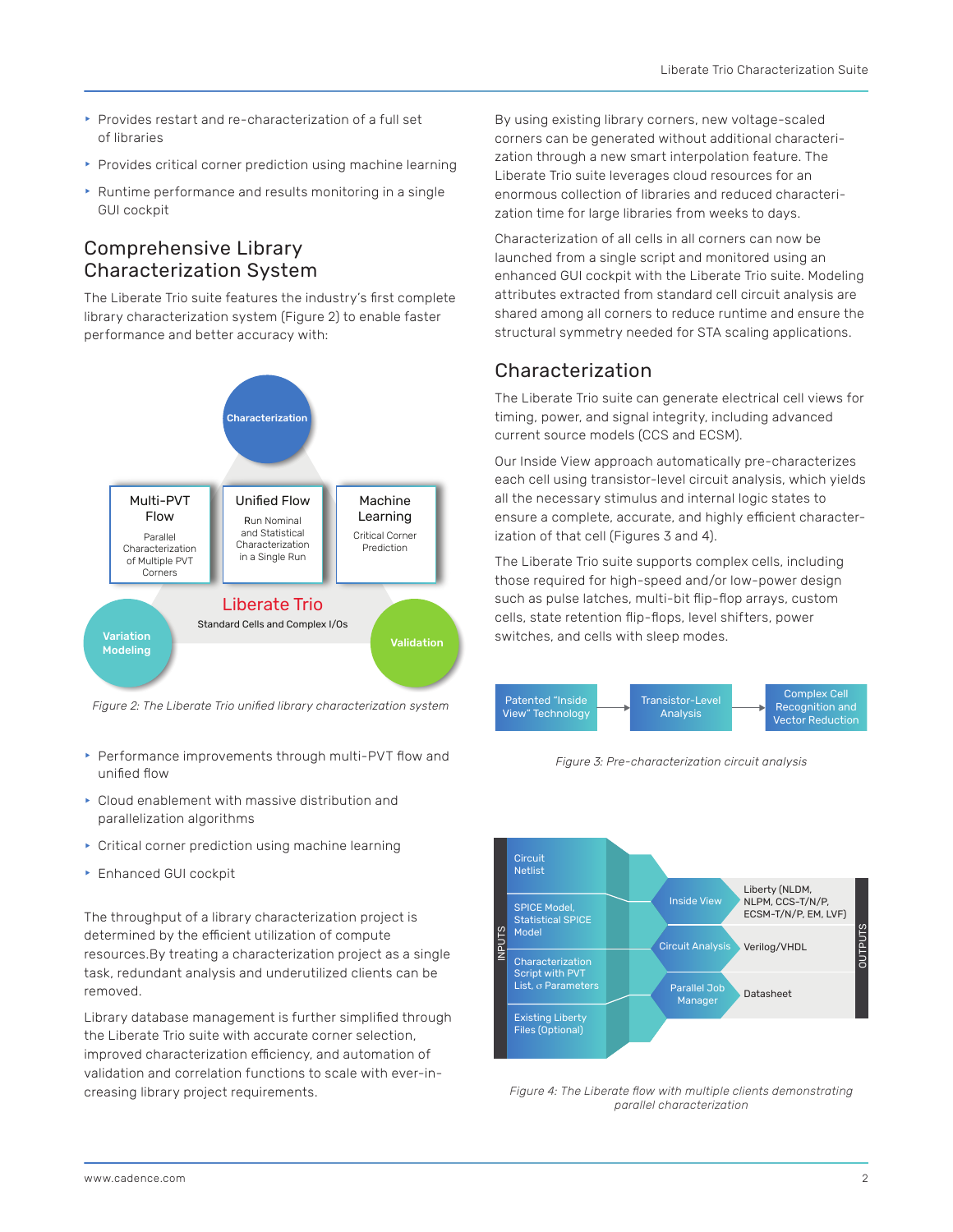#### Multi-PVT Flow

With every new node, designers face the challenge of characterizing an enormous number of corners. The Liberate Trio suite addresses this challenge with a multi-PVT flow that characterizes multiple corners in parallel. The resulting libraries maintain consistency in structure. Liberate clients in the multi-PVT flow will boost library characterization efficiency by 70%.

Multiple PVT corners of the same library are run simultaneously across many Liberate clients using identical vectors to reduce the total time to generate results.

## Process Variation Modeling

The Liberate Trio suite also provides an ultra-fast characterization of process variation-aware timing models. It generates libraries that can be used with multiple statistical static timing analyses (SSTAs) without requiring re-characterization for each unique format. Its statistical characterization also generates advanced on-chip variation (AOCV) tables, statistical on-chip variation (SOCV) tables, and Liberty Variation Format (LVF).

The Liberate Trio suite calculates non-linear sensitivity, accounting for systematic and random variation for any set of correlated or uncorrelated process parameters. The resulting libraries can be used to model both local (within-cell and within-die) variations and global die-to-die variations.

SSTA provides a more realistic estimation of timing relative to actual silicon performance, often reducing worst-case timing margins by 10-15%, resulting in a higher performing, higher yielding silicon.

To accurately predict variation, SSTA needs variation-aware timing models that account for both systematic process variations (due to lithography) and random process variations (due to doping fluctuations between transistors).

## Unified Flow

Statistical libraries in LVF and nominal libraries are now generated using a unified characterization run that shares statistical and nominal SPICE process models. This flow eliminates the need to merge libraries at the end of a statistical run, and the combined characterization run improves performance.

## Critical Corner Prediction

The Liberate Trio suite leverages clustering techniques from machine learning to identify and predict critical corners based on a handful of cells as opposed to a complete library. Given a range of voltages, the voltage corners needed for characterization can be predicted while maintaining accuracy of analysis. This feature significantly reduces the number of libraries that need to be characterized.

#### Validation

Liberate Trio validation provides a collection of utilities for validating libraries including functional equivalence checking, data consistency checking, revision analysis, and correlation with various electrical analysis tools for timing, noise, and power (Figure 5).



*Figure 5: Library validation inputs and outputs*

Using the Liberate Trio suite, complete validation of a library can be achieved overnight on a small number of multi-core computers. For library providers, this ensures library quality before the library is shipped. For library users, it allows cross-checking of the incoming library and provides a clear understanding of the impact of any changes due to revisions of extracted cell netlists or process models.

Library characterization requires a complex combination of circuit simulations, data measurements, data collection, and formatting—often distributed across a large computer network. Since each library view is used for multiple chip designs, it is paramount that the library data is correct and not undermined by measurement inaccuracies or incorrect user input. The Liberate Trio suite provides the means to validate and verify the final library, ensuring consistency, completeness, and accuracy.